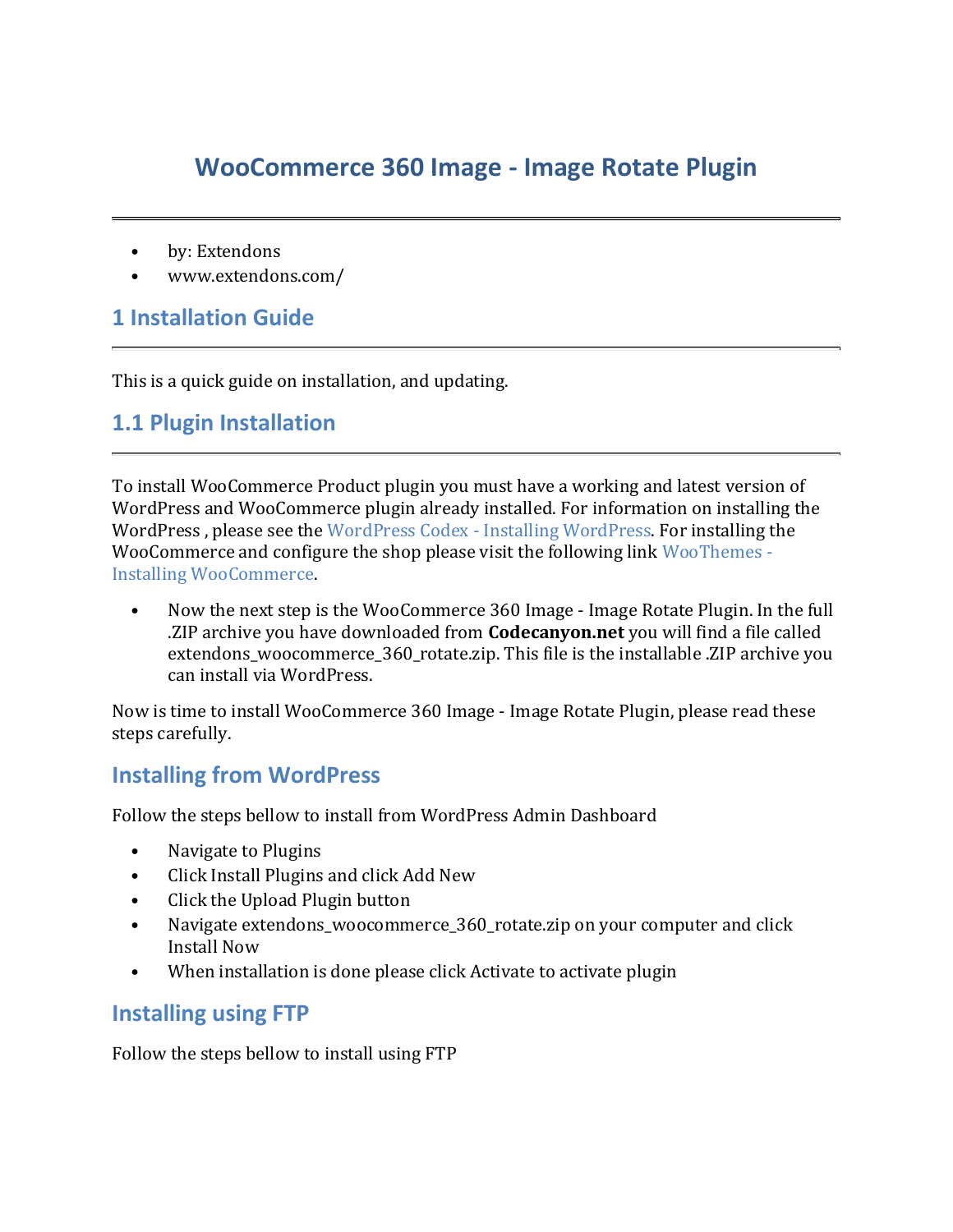- Unzip extendons woocommerce 360 rotate.zip to a desired location on your computer. These extracted files will be uploaded later via FTP
- Connect to your server via FTP (Use FileZilla or any other FTP client)
- Navigate to /wp-content/plugins/ server directory
- Locate the local directory where you have unzipped the extendons woocommerce 360 rotate.zip archive
- Upload local folder / extendons\_woocommerce\_360\_rotate/ to remote /wpcontent/plugins/
- To activate the newly installed plugin navigate to Plugins and click the Activate button within the WooCommerce 360 Image - Image Rotate Plugin

## **1.2 Plugin Updates**

# **Update from WordPress Admin**

Follow the steps bellow to update from WordPress Admin Dashboard

- Navigate to Plugins
- Find the currently installed WooCommerce 360 Image Image Rotate Plugin and click Deactivate
- After deactivation click Delete to remove the old version (your saved setting will not be lost)
- Click Install Plugins and click Add New
- Click the Upload Plugin button
- Navigate the new version archive extendons woocommerce 360 rotate.zip on your computer and click Install Now
- When installation is done please click Activate to activate plugin

## **Update using FTP**

Follow the steps bellow to update using FTP

- Unzip the new version archive extendons woocommerce 360 rotate.zip to a desired location on your computer. These extracted files will be uploaded later via FTP
- Connect to your server via FTP (Use FileZilla or any other FTP client)
- Navigate to /wp-content/plugins/ server directory and delete the current plugin folder /extendons\_woocommerce\_360\_rotate/
- Locate the local directory where you have unzipped the new version archive extendons\_woocommerce\_360\_rotate.zip
- Upload local folder /extendons\_woocommerce\_360\_rotate/ to remote /wpcontent/plugins/

## **2 User Guide**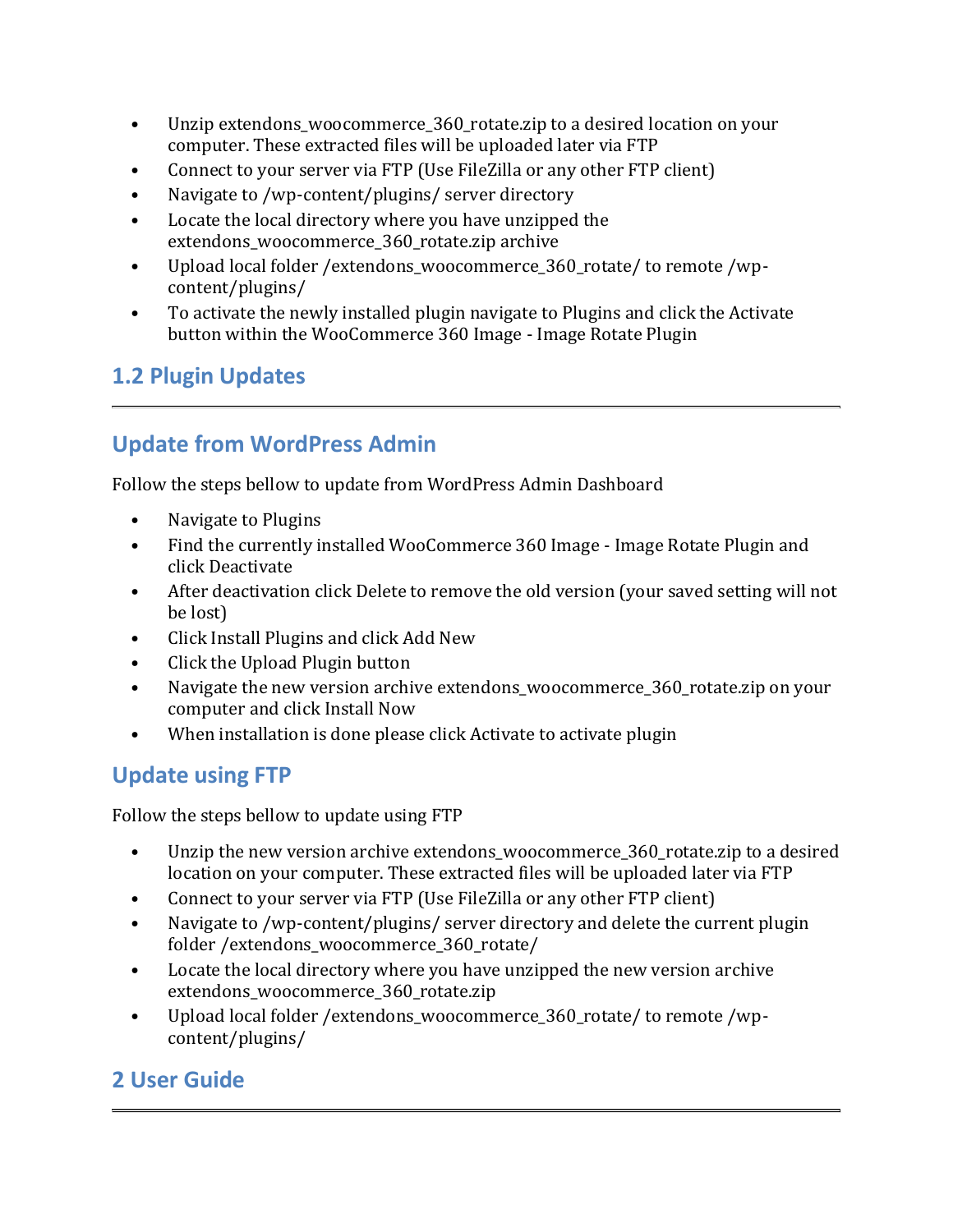After installation of plugin, login to admin panel and flush your cache storage.

### **2.1 How to Add 360 Image to Product**

## **Step 1 - Go to Products at Backend:**

At the backend end go to "Products". Here you will find the list of all your products. "Add New" product or select already existing product to continue.

| <b>B</b> Dashboard       |        |                     | Products Add New Import Export                 |                                 |              |               |                        |        |         |   | Screen Options          | Help:   |
|--------------------------|--------|---------------------|------------------------------------------------|---------------------------------|--------------|---------------|------------------------|--------|---------|---|-------------------------|---------|
| $#$ Fosts                |        |                     | All (3)   Published (3)   Trash (21)   Sorting |                                 |              |               |                        |        |         |   | Search products         |         |
| 360 Image Viewer         |        | <b>Bulk Actions</b> | Filter by category<br>Apply                    | Filter by product type V Filter |              |               |                        |        |         |   |                         | 3 items |
| <sup>4</sup> 1 Media     | □      | N                   | Name                                           | SKU                             | Stock        | Price         | Categories             | Tags   | $\star$ | G | Date                    |         |
| Pages<br>Comments        | $\Box$ |                     | 360 Viewer Green bag                           | HOODIE-PATIENT-NINJA            | In stock-    | £35.00        | <b>Ciothing Hondes</b> | $\sim$ | û       | ĝ | Published<br>2017/11/14 |         |
| WooCommerce              | Π      | А                   | 360 Viewer Bag                                 | POSTER-FLYING-NINJA             | in stock     | E15.00 ±12.00 | Posters:               |        | ☆       | ø | Published<br>2017/11/14 |         |
| Products<br>All Products | D      | 煬                   | 360 Viewer Backpack                            | POSTER-SHIP-YOUR-IDEA           | In stock     | E15.00        | Posters<br>maan        | $\sim$ | Ů.      | ĝ | Published<br>2017/11/14 |         |
| Add New                  | □      | 匷                   | Name                                           | SKU                             | <b>Stock</b> | Price         | Categories             | Tarps  | $\star$ | ۵ | Date                    |         |
| Cotegories<br>Tags       |        | Bulk Actions        | w Apply                                        |                                 |              |               |                        |        |         |   |                         | 3 items |

## **Step 2 - Upload 360 Image & Fill Relevant Settings:**

At the product page you will find 360 image settings. Upload your required image and setup as par your requirements.

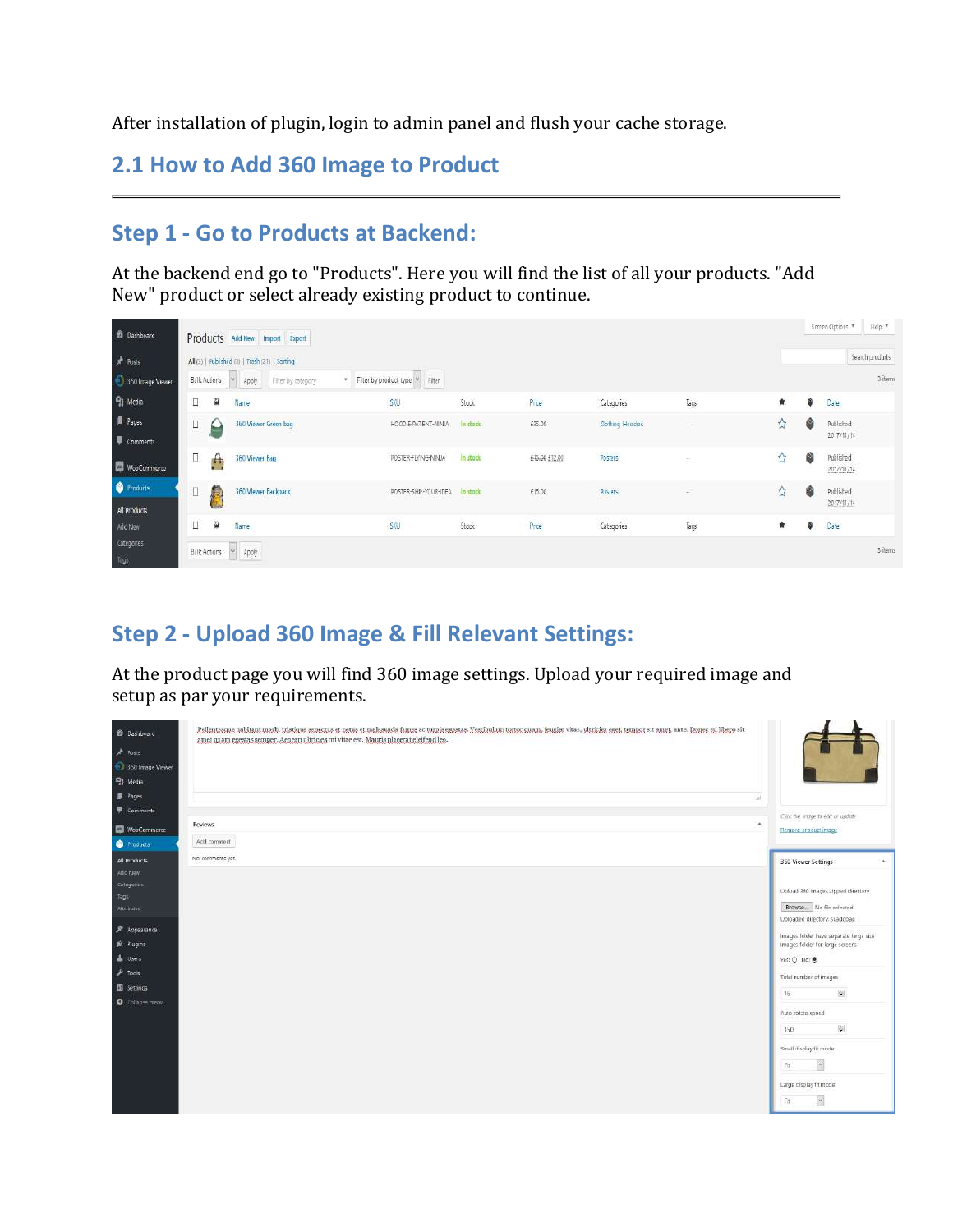### **Step 2 - Frontend:**

Now at the frontend your product will be displayed as the following. You can always go back and edit this inforation.



### **2.2 How to Configure the Plugin**

At the backend, go to "360 Image Viewer". Here you will find the following settings:

#### **General Settings:**

- **Extendons 360° Viewer:** You can enable/disable 360 viewer with the help of this button.
- **Exclude:** Select product(s) or category(s) on which you don't want to apply the tools.